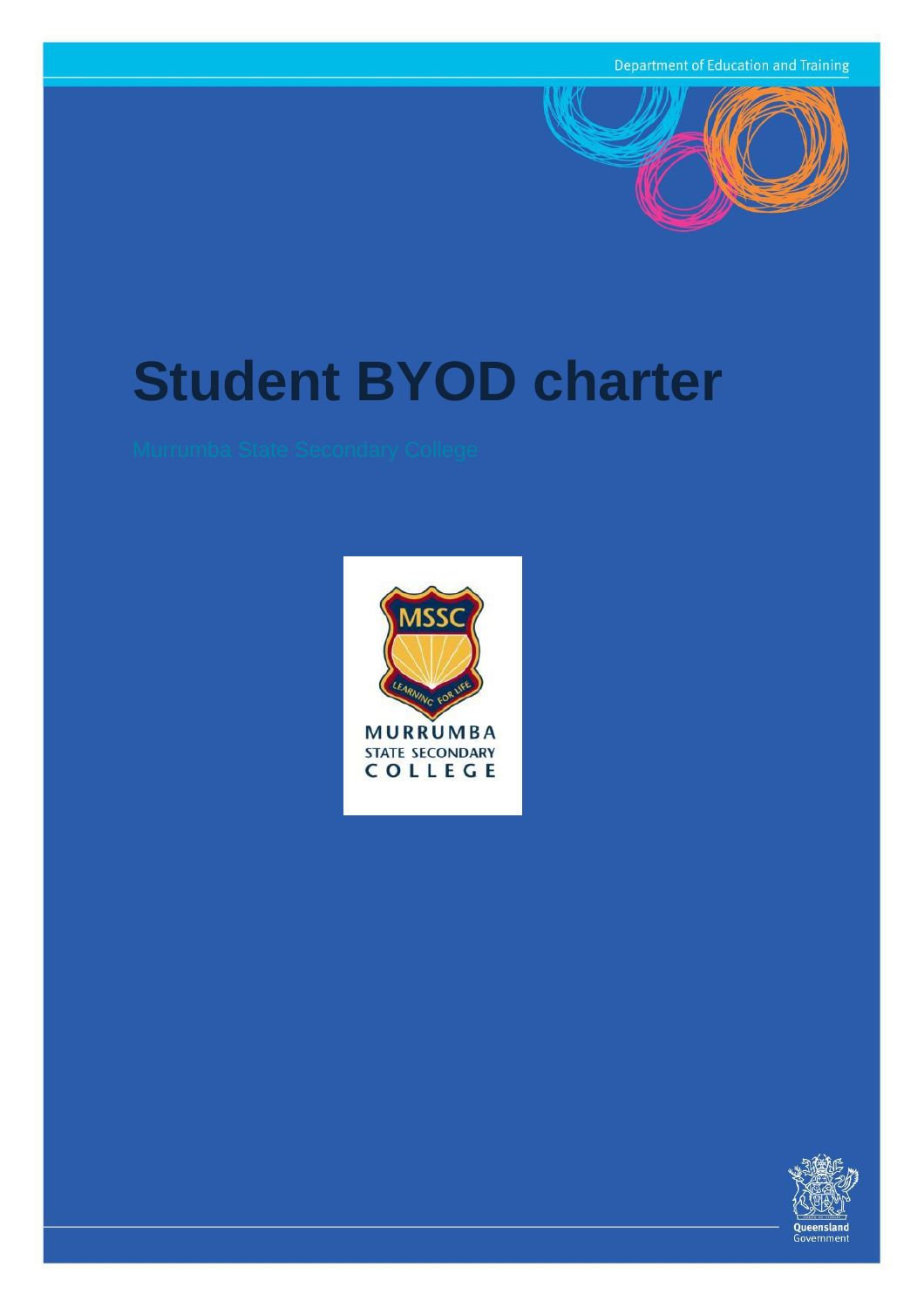# Contents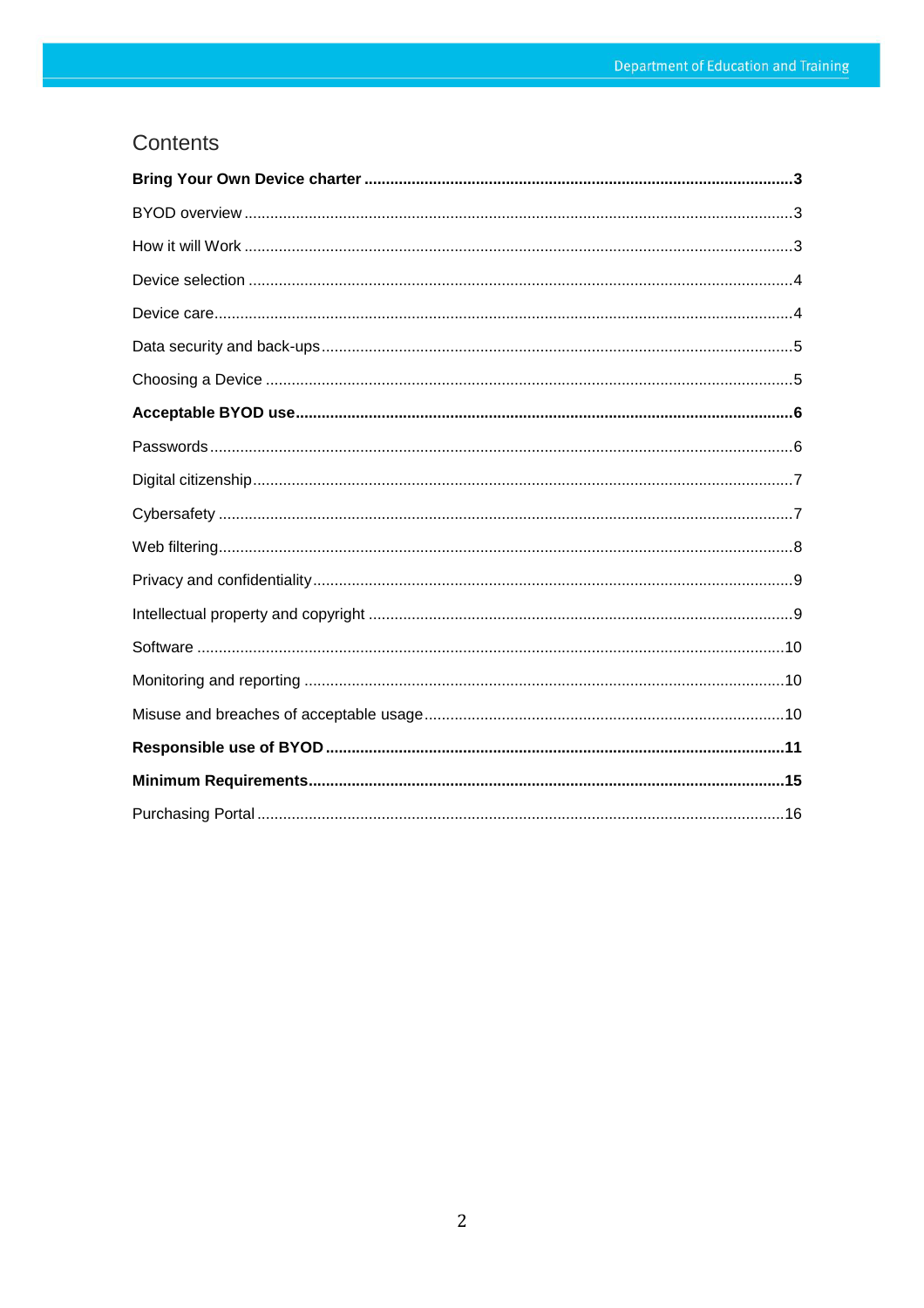# <span id="page-2-0"></span>Bring Your Own Device charter

# <span id="page-2-1"></span>BYOD overview

Bring Your Own 'D' (BYOD) is a new pathway supporting the delivery of 21st century learning. It is a term used to describe a digital device ownership model where students or staff use their personally-owned mobile devices to access the department's information and communication (ICT) network.

These mobile devices include but are not limited to laptops, tablet devices, voice recording devices (whether or not integrated with a mobile phone or MP3 player), games devices (e.g. PSPs, Game Boys), USBs, DVDs, CDs and smart phones. Access to the department's ICT network is provided only if the mobile device meets the department's security requirements which, at a minimum, requires that anti-virus software has been installed, is running and is kept updated on the device. Students wishing to access the network are required to complete the [College BYOD Acceptance](https://murrumbassc.eq.edu.au/Supportandresources/Formsanddocuments/Documents/BYOD%20Forms%20and%20Documents/murrumba_acu_policy_byod.pdf) Use [form](https://murrumbassc.eq.edu.au/Supportandresources/Formsanddocuments/Documents/BYOD%20Forms%20and%20Documents/murrumba_acu_policy_byod.pdf) and the [Departments ICT Acceptable Use Agreement](https://murrumbassc.eq.edu.au/Supportandresources/Formsanddocuments/Documents/ICT%20Forms%20and%20Documents/2-ict-acceptable-use-policy.pdf) form.

The BYOD acronym used by the department refers to the teaching and learning environment in Queensland state schools where personally-owned mobile devices are used.

The department has carried out extensive BYOD research within Queensland state schools. The research built on and acknowledged the distance travelled in implementing 1-to-1 computer to student ratio classes across the state, and other major technology rollouts.

We have chosen to support the implementation of a BYOD model because:

- BYOD recognises the demand for seamless movement between school, work, home and play
- our BYOD program assists students to improve their learning outcomes in a contemporary educational setting
- assisting students to become responsible digital citizens enhances the teaching learning process and achievement of student outcomes as well as the skills and experiences that will prepare them for their future studies and careers.

## <span id="page-2-2"></span>How it will Work

The student's personal device will be given access to the network through a logon process that will identify the student as an authorised member of the school community, and ensure the device has the appropriate updated virus protection software. This process is designed to protect both the students and their information contained within the system.

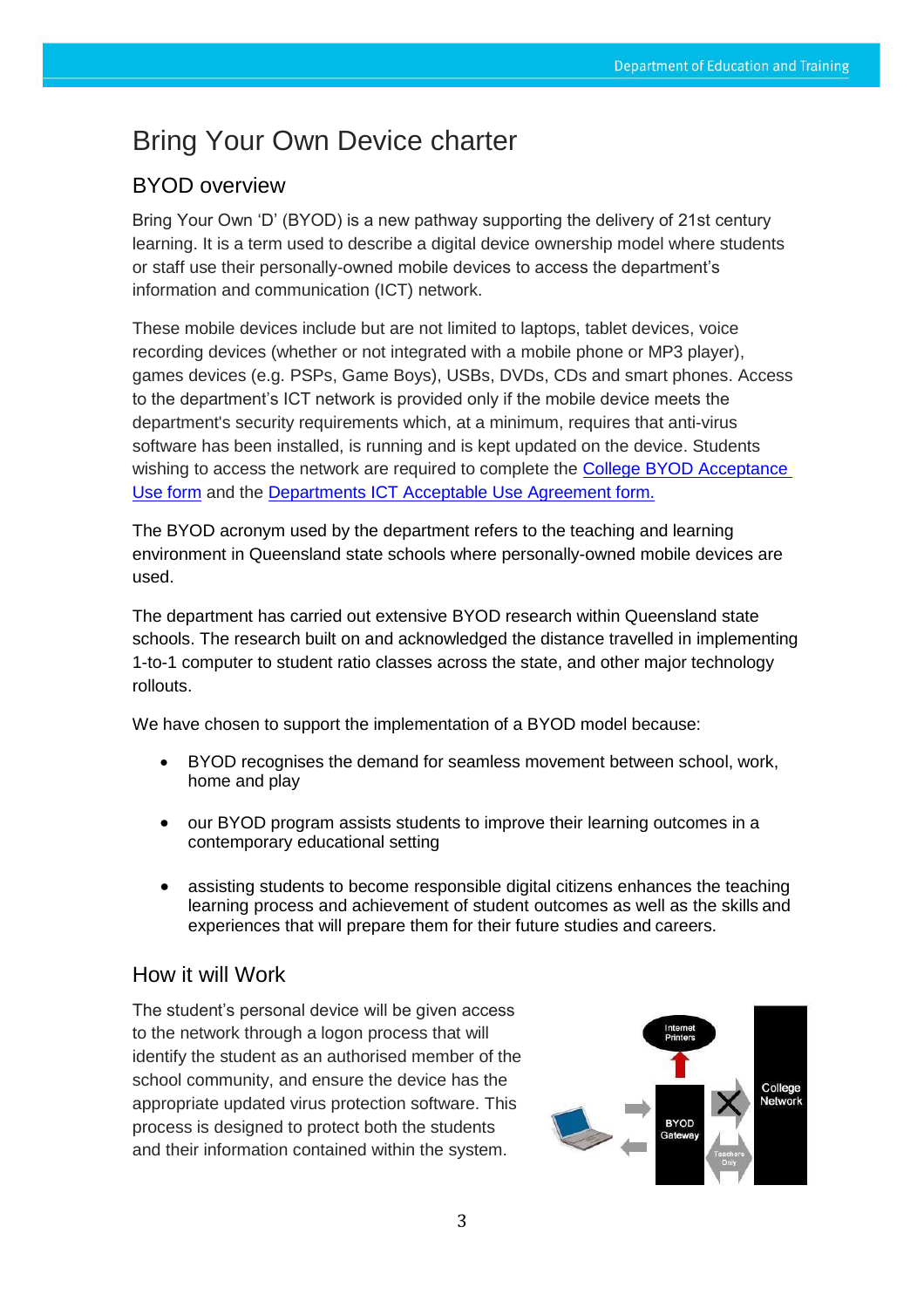## <span id="page-3-0"></span>Device selection

Before acquiring a device to use at school the parent or caregiver and student should be aware of the school's specification of appropriate device type, operating system requirements and software. These specifications relate to the suitability of the device to enabling class activities, meeting student needs and promoting safe and secure access to the department's network.

The school's BYOD program may support printing, filtered internet access, and file access and storage through the department's network while at school. However, the school's BYOD program does not include school technical support or charging of devices at school.

## <span id="page-3-1"></span>Device care

The student is responsible for taking care of and securing the device and accessories in accordance with school policy and guidelines. Responsibility for loss or damage of a device at home, in transit or at school belongs to the student. Advice should be sought regarding inclusion in home and contents insurance policy.

It is advised that accidental damage and warranty policies are discussed at point of purchase to minimise financial impact and disruption to learning should a device not be operational.

#### **General precautions**

- Food or drink should never be placed near the device.
- Plugs, cords and cables should be inserted and removed carefully.
- Devices should be carried within their protective case where appropriate.
- Carrying devices with the screen open should be avoided.
- Ensure the battery is fully charged each day.
- Turn the device off before placing it in its bag.

#### **Protecting the screen**

- Avoid poking at the screen even a touch screen only requires a light touch.
- Don't place pressure on the lid of the device when it is closed.
- Avoid placing anything on the keyboard before closing the lid.
- Avoid placing anything in the carry case that could press against the cover.
- Only clean the screen with a clean, soft, dry cloth or an anti-static cloth.
- Don't clean the screen with a household cleaning product.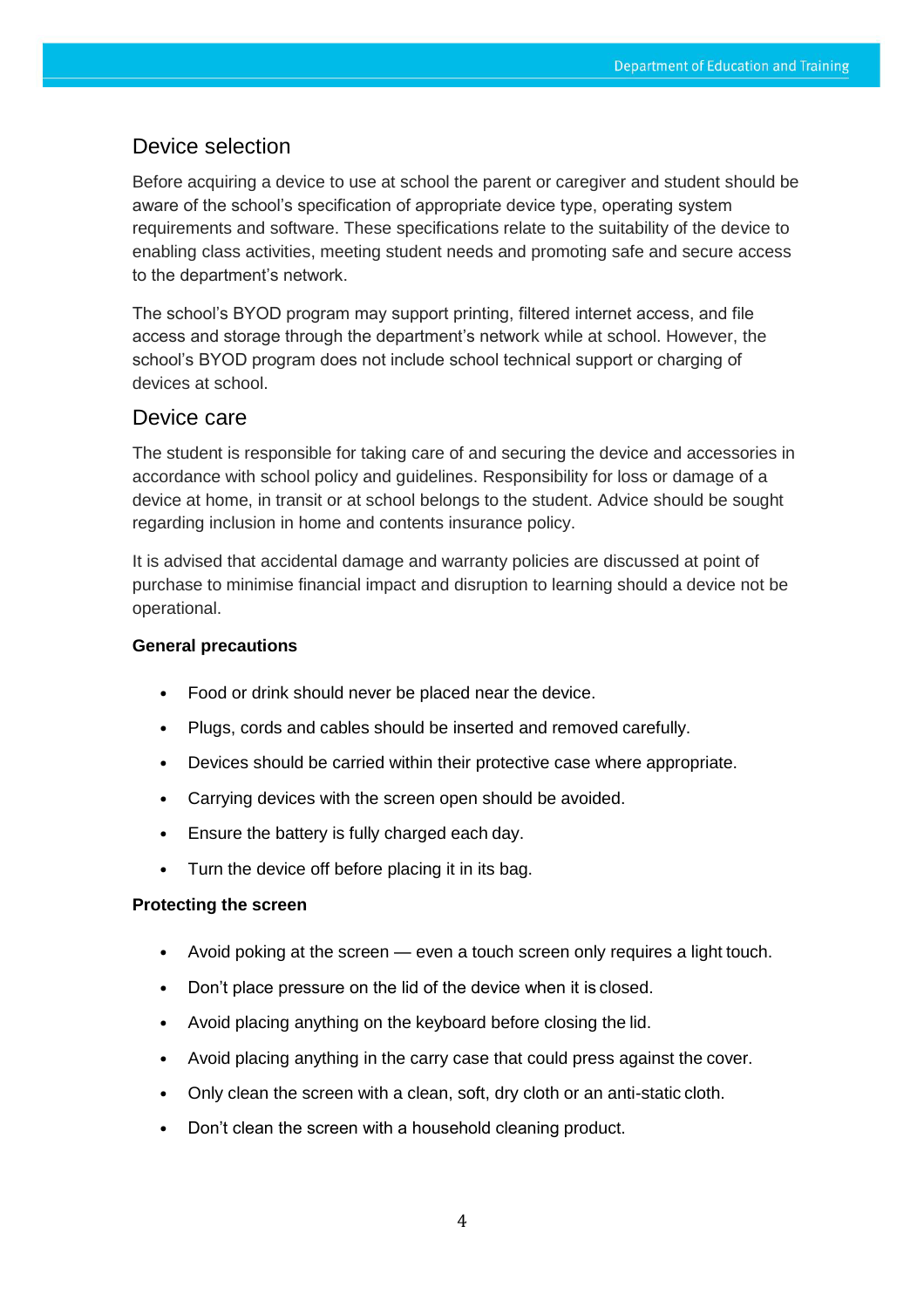# <span id="page-4-0"></span>Data security and back-ups

Students must ensure they have a process of backing up data securely. Otherwise, should a hardware or software fault occur, assignments and the products of other class activities may be lost.

The student is responsible for the backup of all data. While at school, students may be able to save data to the school's network, which is safeguarded by a scheduled backup solution. All files must be scanned using appropriate anti-virus software before being downloaded to the department's ICT network.

Students are also able to save data locally to their device for use away from the school network. The backup of this data is the responsibility of the student and should be backed-up on an external device, such as an external hard drive or USB drive.

Students should also be aware that, in the event that any repairs need to be carried out the service agents may not guarantee the security or retention of the data. For example, the contents of the device may be deleted and the storage media reformatted.

# <span id="page-4-1"></span>Choosing a Device

Student subject choices and interests should be considered when deciding on a device. Other than the minimum specifications, other considerations when choosing between an iPad, Windows device (Surface RT not supported) or MacBook is displayed in the graphic below. It outlines the pedagogical potential of hardware in today's learning environment (Source: Metropolitan BYOx Workshop presentation May 2014; graphic: Windows in the Classroom – Microsoft Corp 2014).

# **Computing capability**

Pedagogical potential of hardware for today's learning environment

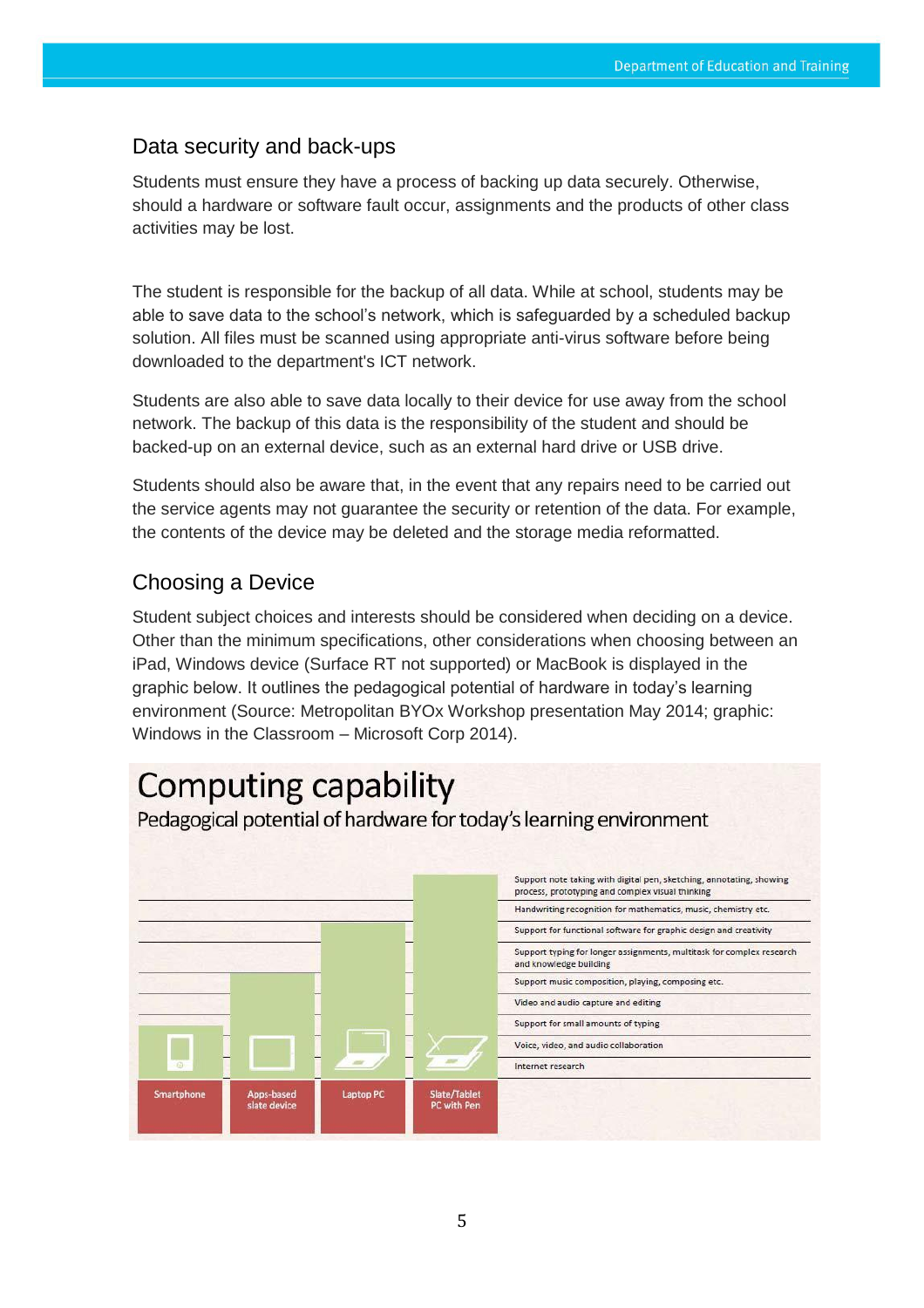# <span id="page-5-0"></span>Acceptable BYOD use

Upon enrolment in a Queensland Government school, parental or caregiver permission is sought to give the student(s) access to the internet, based upon the policy contained within the [Use of ICT Systems Procedure](https://ppr.qed.qld.gov.au/corp/ict/management/Procedure%20Attachments/use-of-ict-systems/use-of-ict-systems.pdf#search=use%20of%20ict%20systems) & [Information Security Policy](https://ppr.qed.qld.gov.au/pif/policies/Documents/Information%20Security%20Policy.pdf#search=information%20security%20policy)

This policy also forms part of this Student Laptop Charter. The acceptable-use conditions apply to the use of the device and internet both on and off the school grounds.

Communication through internet and online communication services must also comply with the department's [Code of School Behaviour](https://behaviour.education.qld.gov.au/procedures-guidelines-and-forms/student-code-of-conduct) and the Responsible Behaviour Plan available on the school website.

While on the school network, students should not:

- create, participate in or circulate content that attempts to undermine, hack into and/or bypass the hardware and/or software security mechanisms that are in place
- disable settings for virus protection, spam and/or internet filtering that have been applied as part of the school standard
- use unauthorised programs and intentionally download unauthorised software, graphics or music
- intentionally damage or disable computers, computer systems, school or government networks
- use the device for unauthorised commercial activities, political lobbying, online gambling or any unlawful purpose.

Note: Students' use of internet and online communication services may be audited at the request of appropriate authorities for investigative purposes surrounding inappropriate use.

## <span id="page-5-1"></span>Passwords

Use of the school's ICT network is secured with a user name and password. The password must be difficult enough so as not to be guessed by other users and is to be kept private by the student and not divulged to other individuals (e.g. a student should not share their username and password with fellow students).

The password should be changed regularly, as well as when prompted by the department or when known by another user.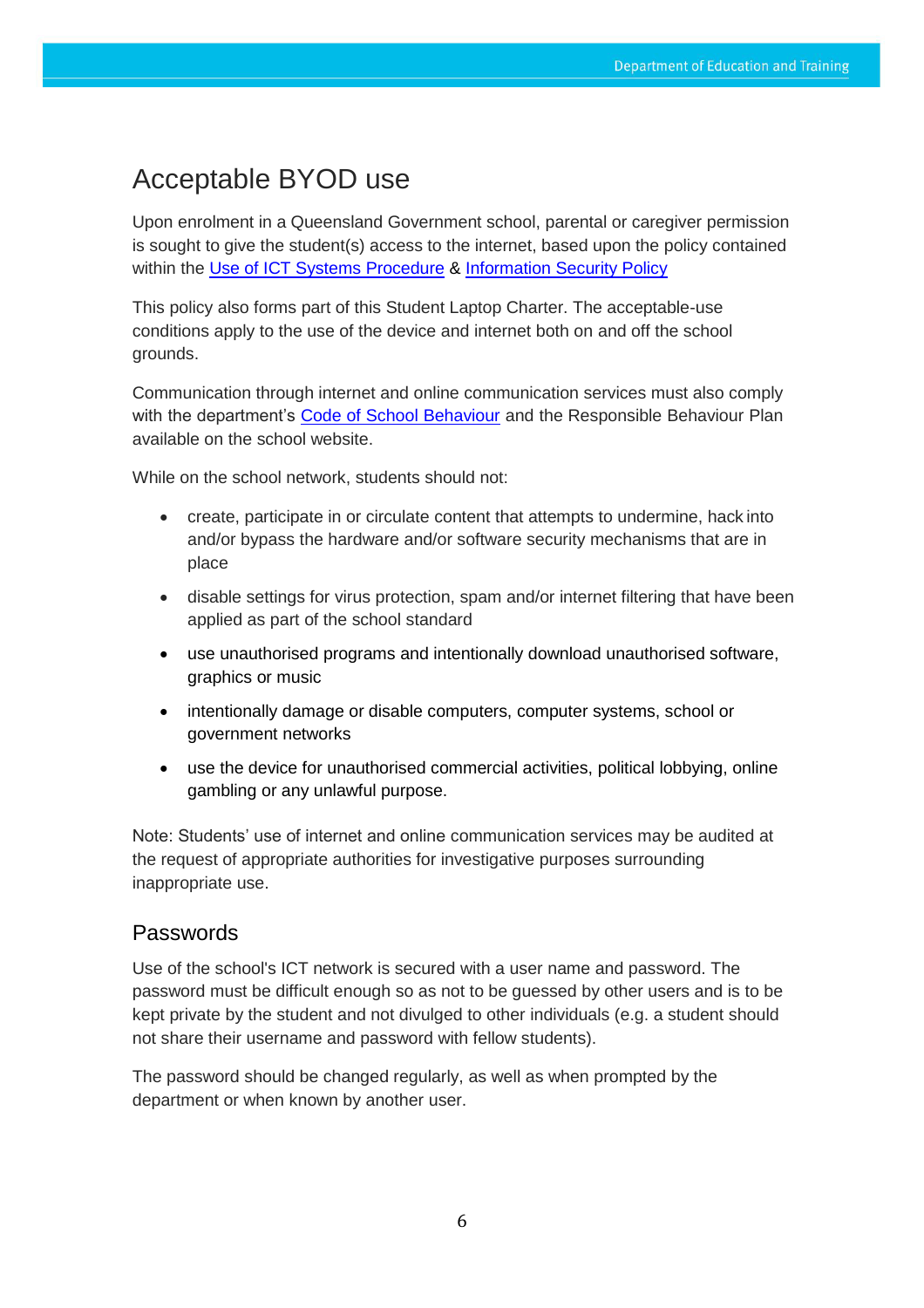Personal accounts are not to be shared. Students should not allow others to use their personal account for any reason.

Students should log off at the end of each session to ensure no one else can use their account or device.

Students should also set a password for access to their BYOD device and keep it private.

Parents/caregivers may also choose to maintain a password on a personally-owned device for access to the device in the event their student forgets their password or if access is required for technical support. Some devices may support the use of parental controls with such use being the responsibility of the parent/caregiver.

# <span id="page-6-0"></span>Digital citizenship

Students should be conscious creators of the content and behaviours they exhibit online and take active responsibility for building a positive online reputation. They should be conscious of the way they portray themselves, and the way they treat others online.

Students should be mindful that the content and behaviours they have online are easily searchable and accessible. This content may form a permanent online record into the future.

Interactions within digital communities and environments should mirror normal interpersonal expectations and behavioural guidelines, such as when in a class or the broader community.

Parents are requested to ensure that their child understands this responsibility and expectation. The school's Responsible Behaviour Plan also supports students by providing school related expectations, guidelines and consequences.

# <span id="page-6-1"></span>**Cybersafety**

If a student believes they have received a computer virus, spam (unsolicited email), or they have received a message or other online content that is inappropriate or makes them feel uncomfortable, they must inform their teacher, parent or caregiver as soon as is possible.

Students must also seek advice if another user seeks personal information, asks to be telephoned, offers gifts by email or asks to meet a student. More information for students can be found on the Australian Government eSafety website [eSafey.gov.au.](https://www.esafety.gov.au/)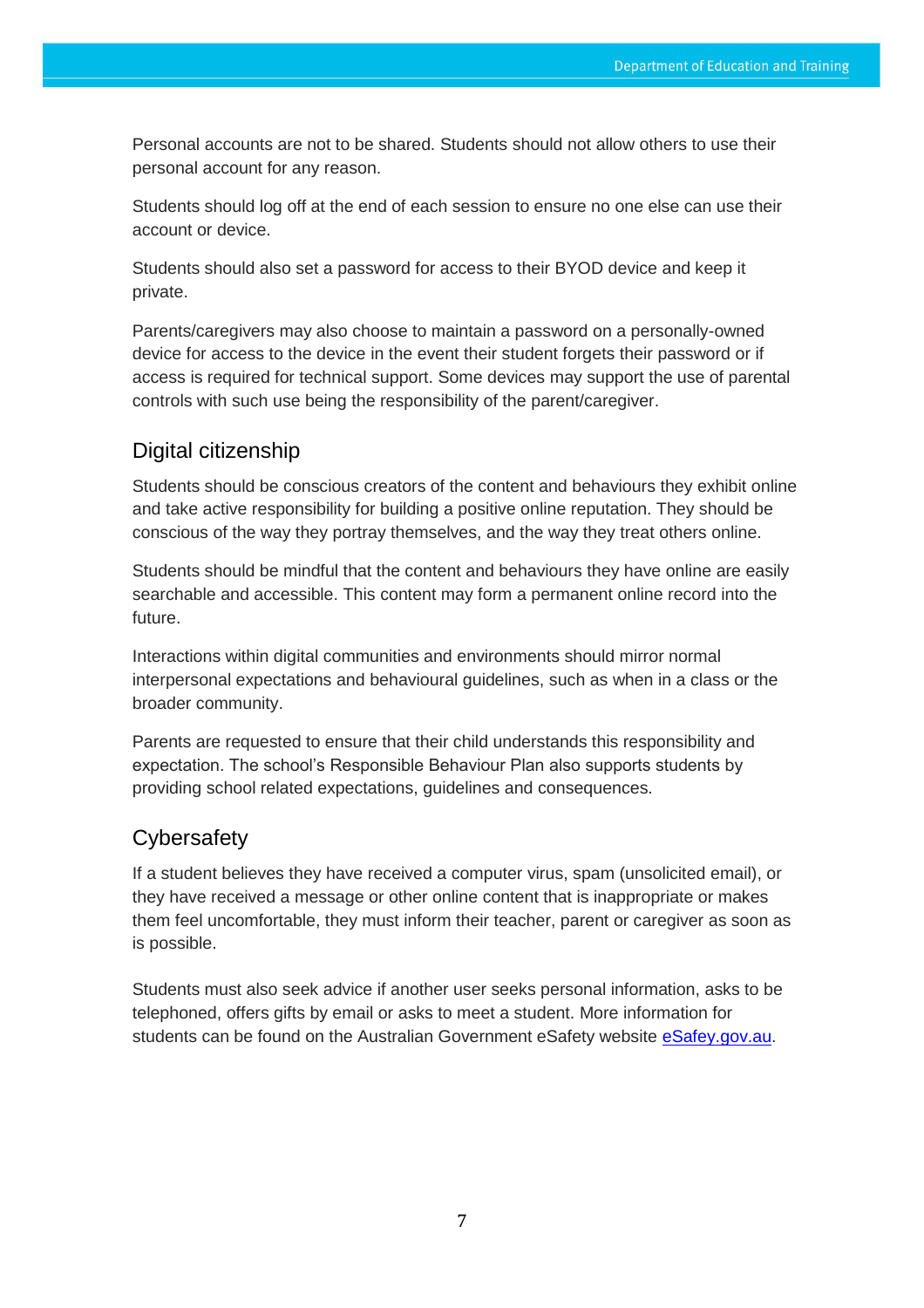Students must never initiate or knowingly forward emails, or other online content, containing:

- a message sent to them in confidence
- a computer virus or attachment that is capable of damaging the recipients' computer
- chain letters or hoax emails
- spam (such as unsolicited advertising).

Students must never send, post or publish:

- inappropriate or unlawful content which is offensive, abusive or discriminatory
- threats, bullying or harassment of another person
- sexually explicit or sexually suggestive content or correspondence
- false or defamatory information about a person or organisation.

Parents, caregivers and students are encouraged to read the department's [Cybersafety](https://murrumbassc.eq.edu.au/SupportAndResources/FormsAndDocuments/Documents/BYOD%20Forms%20and%20Documents/cyberbullying-cybersafetyprintfriendlyguide.pdf) [and Cyberbullying guide for parents and caregivers.](http://education.qld.gov.au/studentservices/behaviour/qsaav/docs/cyberbullying-cybersafetyprintfriendlyguide.pdf)

## <span id="page-7-0"></span>Web filtering

The internet has become a powerful tool for teaching and learning, however students need to be careful and vigilant regarding some web content. At all times students, while using ICT facilities and devices, will be required to act in line with the requirements of the *[Code of School Behaviour](https://behaviour.education.qld.gov.au/procedures-guidelines-and-forms/student-code-of-conduct)*) and any specific rules of the school. To help protect students (and staff) from malicious web activity and inappropriate websites, the school operates a comprehensive web filtering system. Any device connected to the internet through the school network will have filtering applied.

The filtering system provides a layer of protection to staff and students against:

- inappropriate web pages
- spyware and malware
- peer-to-peer sessions
- scams and identity theft.

This purpose-built web filtering solution takes a precautionary approach to blocking websites including those that do not disclose information about their purpose and content. The school's filtering approach represents global best-practice in internet protection measures. However, despite internal departmental controls to manage content on the internet, illegal, dangerous or offensive information may be accessed or accidentally displayed. Teachers will always exercise their duty of care, but avoiding or reducing access to harmful information also requires responsible use by the student.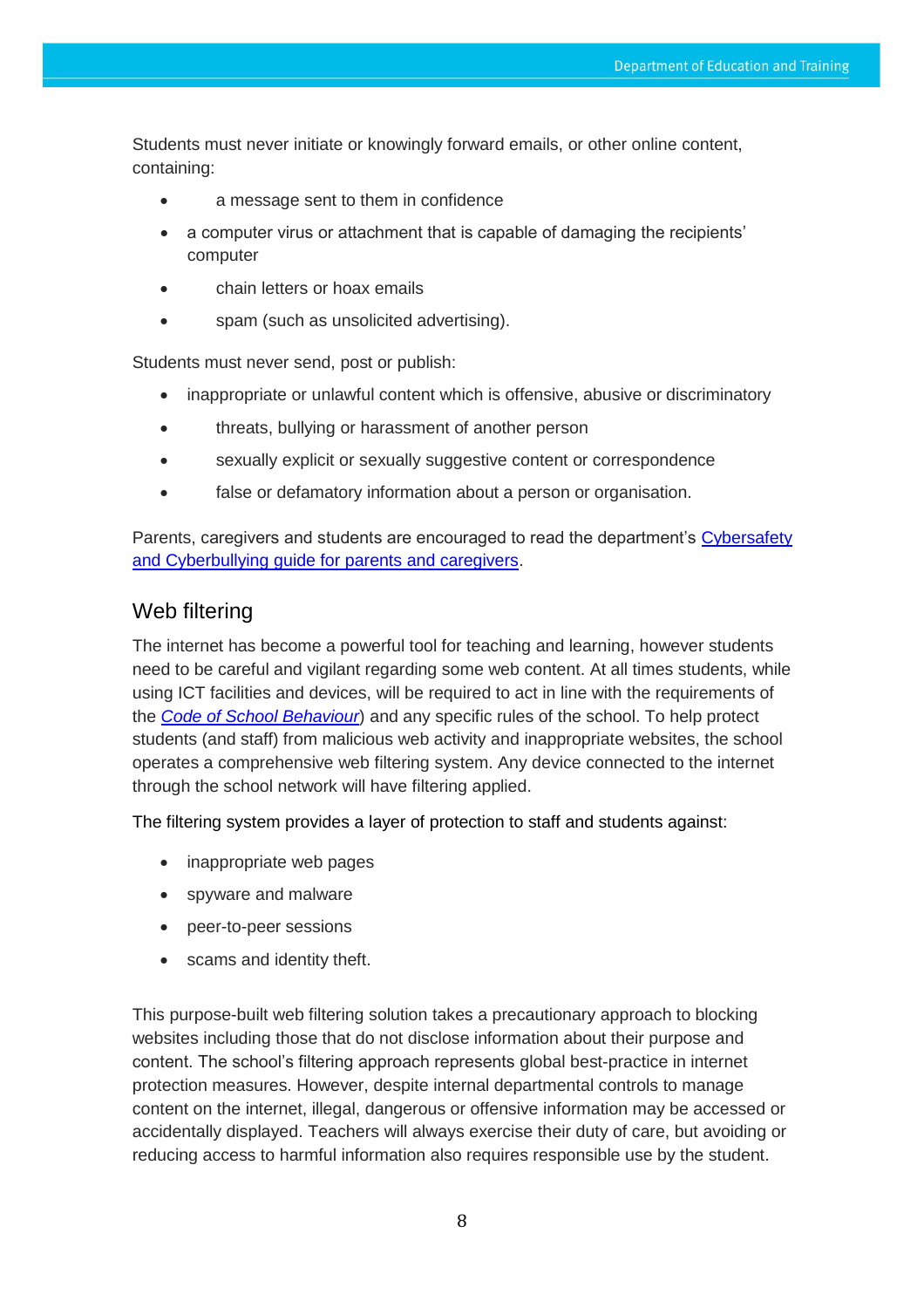Students are required to report any internet site accessed that is considered inappropriate. Any suspected security breach involving students, users from other schools, or from outside the Queensland DET network must also be reported to the school.

The personally-owned devices have access to home and other out of school internet services and those services may not include any internet filtering. Parents and caregivers are encouraged to install a local filtering application on the student's device for when they are connected in locations other than school. Parents/caregivers are responsible for appropriate internet use by students outside the school.

Parents, caregivers and students are also encouraged to visit the Australian eSafety website [for parents.](https://www.esafety.gov.au/parents) Here you will find resources and practical advice to help young people safely enjoy the online world.

# <span id="page-8-0"></span>Privacy and confidentiality

Students must not use another student or staff member's username or password to access the school network or another student's device, including not trespassing in another person's files, home drive, email or accessing unauthorised network drives or systems.

Additionally, students should not divulge personal information via the internet or email, to unknown entities or for reasons other than to fulfil the educational program requirements of the school. It is important that students do not publish or disclose the email address of a staff member or student without that person's explicit permission. Students should also not reveal personal information including names, addresses, photographs, credit card details or telephone numbers of themselves or others. They should ensure that privacy and confidentiality is always maintained.

# <span id="page-8-1"></span>Intellectual property and copyright

Students should never plagiarise information and should observe appropriate copyright clearance, including acknowledging the original author or source of any information, images, audio etc. used. It is also important that the student obtain all appropriate permissions before electronically publishing other people's works or drawings. The creator or author of any material published should always be acknowledged. Material being published on the internet or intranet must have the approval of the principal or their delegate and have appropriate copyright clearance.

Copying of software, information, graphics or other data files may violate copyright laws without warning and be subject to prosecution from agencies to enforce such copyrights.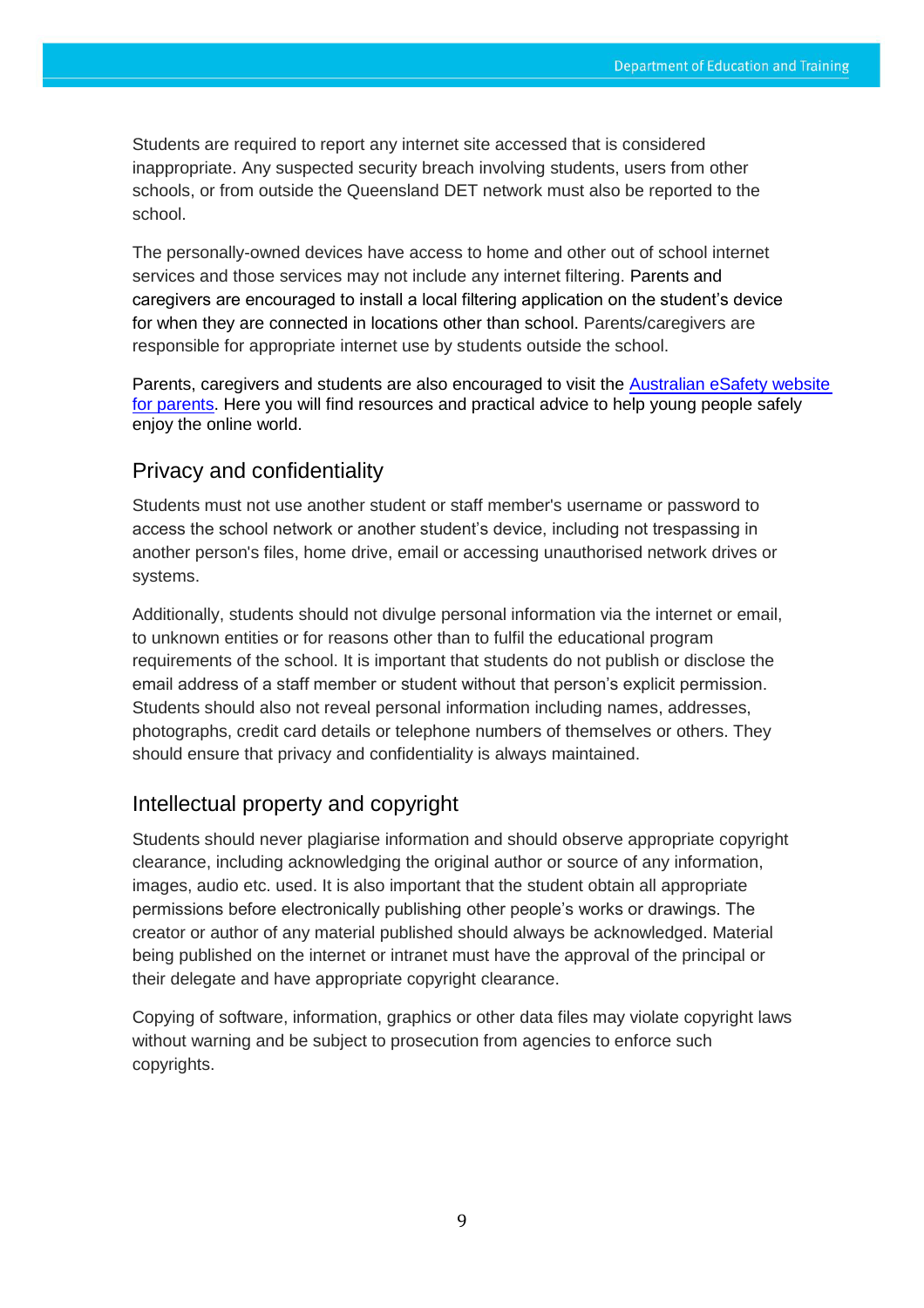#### <span id="page-9-0"></span>**Software**

Schools may recommend software applications in order to meet the curriculum needs of particular subjects. Parents/caregivers may be required to install and support the appropriate use of the software in accordance with guidelines provided by the school. This includes the understanding that software may need to be removed from the device upon the cancellation of student enrolment, transfer or graduation.

## <span id="page-9-1"></span>Monitoring and reporting

Students should be aware that all use of internet and online communication services can be audited and traced to the account of the user.

All material on the device is subject to audit by authorised school staff. If at any stage there is a police request, the school may be required to provide the authorities with access to the device and personal holdings associated with its use.

## <span id="page-9-2"></span>Misuse and breaches of acceptable usage

Students should be aware that they are held responsible for their actions while using the internet and online communication services. Students will be held responsible for any breaches caused by other person(s) knowingly using their account to access internet and online communication services.

The school reserves the right to restrict/remove access of personally owned mobile devices to the intranet, internet, email or other network facilities to ensure the integrity and security of the network and to provide a safe working and learning environment for all network users. The misuse of personally owned mobile devices may result in disciplinary action which includes, but is not limited to, the withdrawal of access to school supplied services.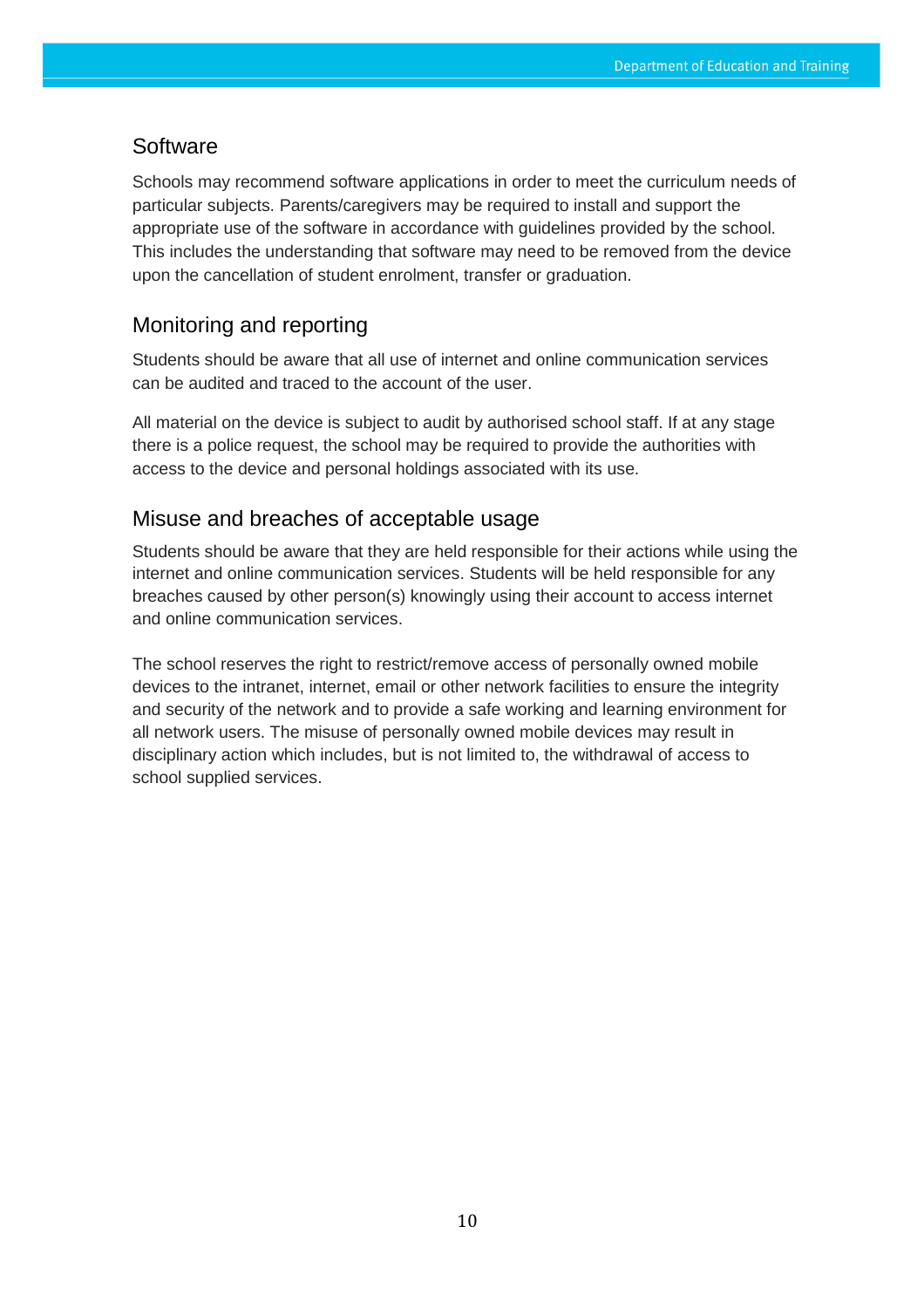# <span id="page-10-0"></span>Responsible use of BYOD

Our goal is to ensure the safe and responsible use of facilities, services and resources available to students through the provision of clear guidelines.

## **Responsibilities of stakeholders involved in the BYOD program:**

#### *School*

- BYOD program induction including information on (but not responsible for) connection, care of device at school, workplace health and safety, appropriate digital citizenship and cybersafety
- network connection at school
- internet filtering (when connected via the school's computer network)
- some technical support (please consult Technical support table below)
- some school-supplied software e.g. Adobe, Microsoft Office 365 …
- printing facilities
- school representative signing of BYOD Charter Agreement.

#### *Student*

- participation in BYOD program induction
- acknowledgement that core purpose of device at school is for educational purposes
- care of device
- appropriate digital citizenship and online safety (for more details, see [eSafety.gov.au\)](https://www.esafety.gov.au/kids)
- security and password protection password must be difficult enough so as not to be guessed by other users and is to be kept private by the student and not divulged to other individuals (e.g. a student should not share their username and password with fellow students)
- some technical support (please consult Technical support table below)
- maintaining a current back-up of data
- charging of device
- abiding by intellectual property and copyright laws (including software/media piracy)
- internet filtering (when not connected to the school's network)
- ensuring personal login account will not be shared with another student, and device will not be shared with another student for any reason
- understanding and signing the BYOD Charter Agreement.

#### *Parents and caregivers*

- participation in BYOD program induction
- acknowledgement that core purpose of device at school is for educational purposes
- internet filtering (when not connected to the school's network)
- encourage and support appropriate digital citizenship and cybersafety with students (for more details, see [eSafety.gov.au\)](https://www.esafety.gov.au/parents)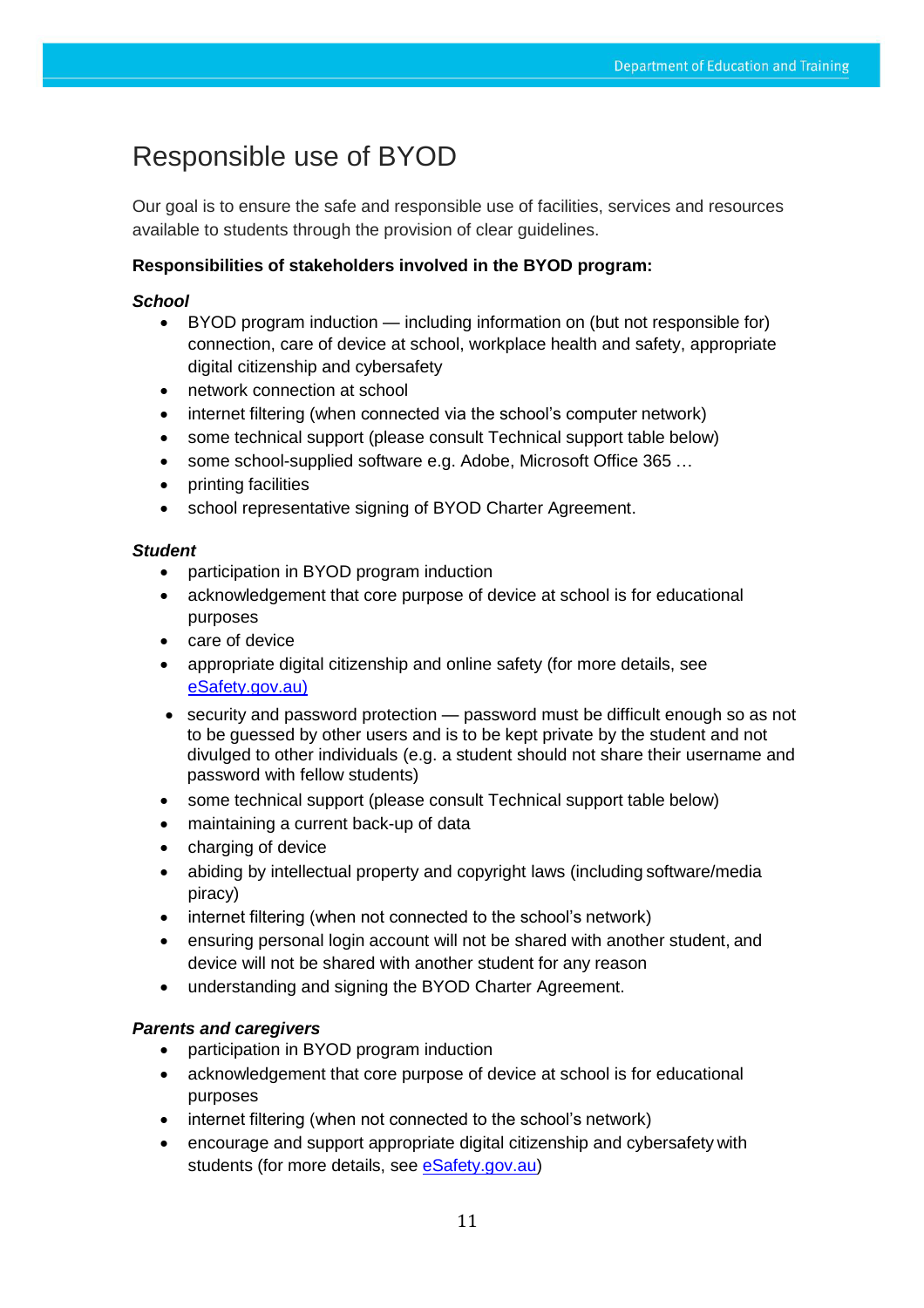- some technical support (please consult Technical support table below)
- required software, including sufficient anti-virus software
- protective backpack or case for the device
- adequate warranty and insurance of the device
- understanding and signing the BYOD Charter Agreement.

#### *Technical support*

|                                         | <b>Connection:</b>                     | Hardware:                                                | Software:                                       |
|-----------------------------------------|----------------------------------------|----------------------------------------------------------|-------------------------------------------------|
| <b>Parents and</b><br><b>Caregivers</b> | (home-provided<br>internet connection) |                                                          |                                                 |
| <b>Students</b>                         |                                        |                                                          |                                                 |
| <b>School</b>                           | school provided<br>internet connection | (dependent on school-<br>based hardware<br>arrangements) | (some school-based<br>software<br>arrangements) |
| Device vendor                           |                                        | (see specifics of<br>warranty on purchase)               |                                                 |

#### **The following are examples of responsible use of devices by students:**

- Use mobile devices for:
	- engagement in class work and assignments set by teachers
	- developing appropriate 21<sup>st</sup> Century knowledge, skills and behaviours
	- authoring text, artwork, audio and visual material for publication on the Intranet or Internet for educational purposes as supervised and approved by school staff
	- conducting general research for school activities and projects
	- communicating or collaborating with other students, teachers, parents, caregivers or experts as part of assigned school work
	- accessing online references such as dictionaries, encyclopedias, etc.
	- researching and learning through the school's eLearning environment
	- ensuring the device is fully charged before bringing it to school to enable continuity of learning.
- Be courteous, considerate and respectful of others when using a mobile device.
- Switch off and place out of sight the mobile device during classes, where these devices are not being used in a teacher directed activity to enhance learning.
- Use the personal mobile device for private use before or after school, or during recess and lunch breaks.
- Seek teacher's approval where they wish to use a mobile device under special circumstances.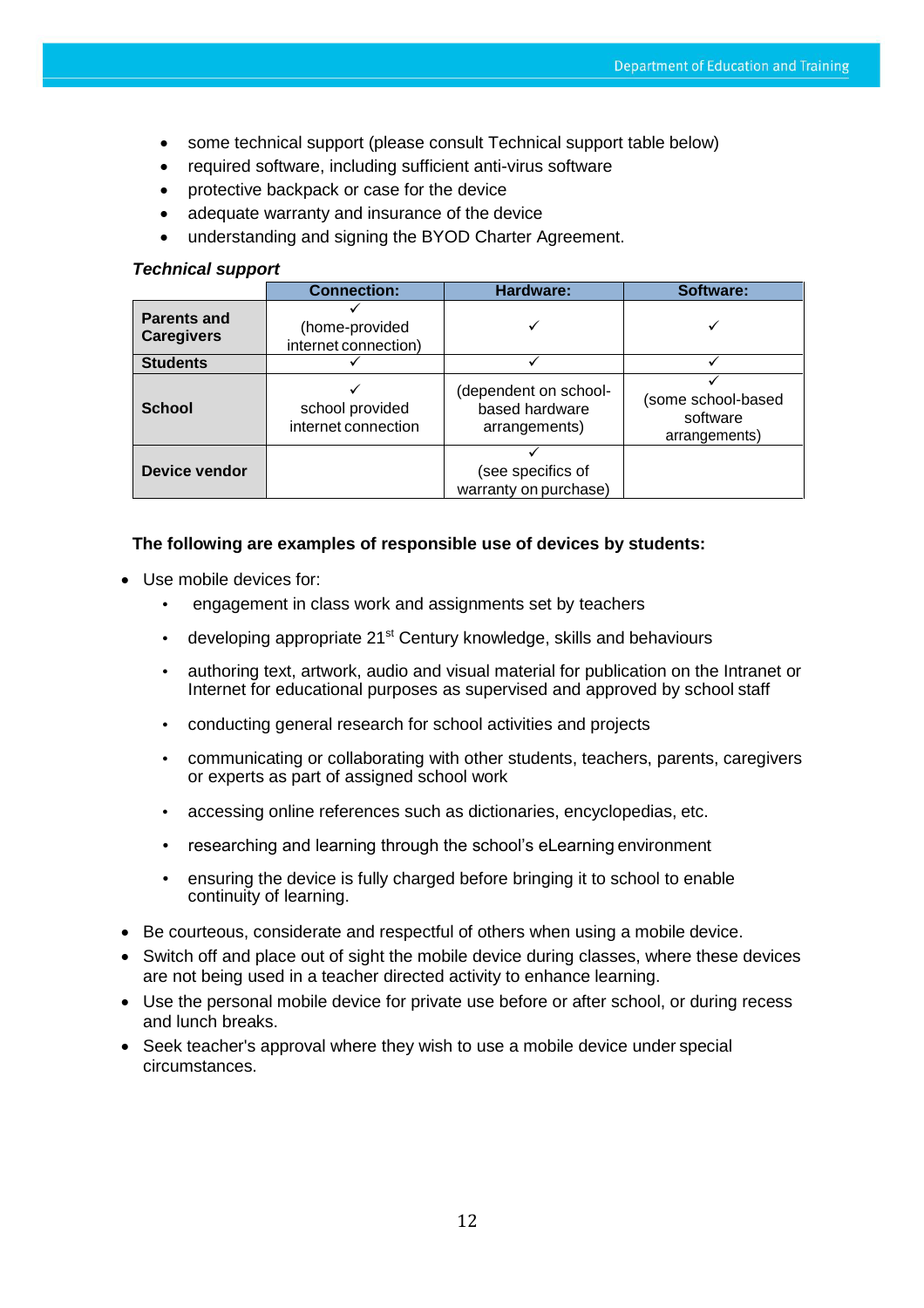#### **The following are examples of irresponsible use of devices by students:**

- using the device in an unlawful manner
- creating, participating in or circulating content that attempts to undermine, hack into and/or bypass the hardware and/or software security mechanisms that are in place
- disabling settings for virus protection, spam and/or internet filtering that have been applied as part of the school standard
- downloading (or using unauthorised software for), distributing or publishing of offensive messages or pictures
- using obscene, inflammatory, racist, discriminatory or derogatory language
- using language and/or threats of violence that may amount to bullying and/or harassment, or even stalking
- insulting, harassing or attacking others or using obscene or abusive language
- deliberately wasting printing and Internet resources
- intentionally damaging any devices, accessories, peripherals, printers or network equipment
- committing plagiarism or violate copyright laws
- using unsupervised internet chat
- sending chain letters or spam email (junk mail)
- accessing private 3G/4G networks during lesson time
- knowingly downloading viruses or any other programs capable of breaching the department's network security
- using the mobile device's camera anywhere a normal camera would be considered inappropriate, such as in change rooms or toilets
- invading someone's privacy by recording personal conversations or daily activities and/or the further distribution (e.g. forwarding, texting, uploading, Bluetooth use etc.)of such material
- using the mobile device (including those with Bluetooth functionality) to cheat during exams or assessments
- take into or use mobile devices at exams or during class assessment unless expressly permitted by school staff.

#### **In addition to this:**

Information sent from our school network contributes to the community perception of the school. All students using our ICT facilities are encouraged to conduct themselves as positive ambassadors for our school.

- Students using the system must not at any time attempt to access other computer systems, accounts or unauthorised network drives or files or to access other people's devices without their permission and without them present.
- Students must not record, photograph or film any students or school personnel without the express permission of the individual/s concerned and the supervising teacher.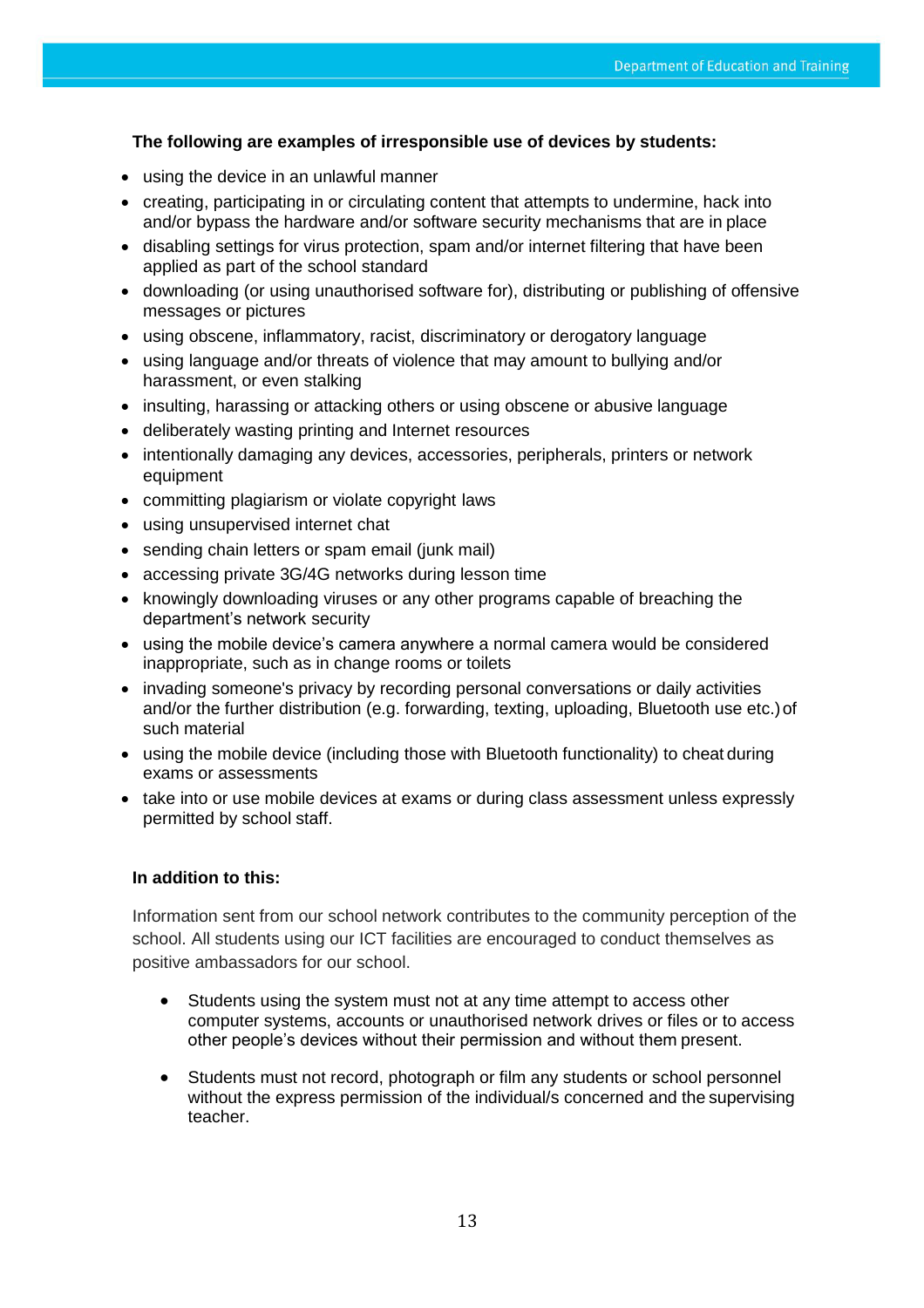- Students must get permission before copying files from another user. Copying files or passwords belonging to another user without their express permission may constitute plagiarism and/or theft.
- Students need to understand copying of software, information, graphics, or other data files may violate copyright laws without warning and be subject to prosecution from agencies to enforce such copyrights.
- Parents and caregivers need to be aware that damage to mobile devices owned by other students or staff may result in significant consequences in relation to breaches of expectations and guidelines in the school's Responsible Behaviour Plan.
- The school will educate students on cyber bullying, safe internet and email practices and health and safety regarding the physical use of electronic devices. Students have a responsibility to incorporate these safe practices in their daily behaviour at school.

The school's BYOD program supports personally-owned mobile devices in terms of access to:

- printing
- internet
- file access and storage
- support to connect devices to the school network.

However, the school's BYOD program does not support personally-owned mobile devices in regard to:

- technical support
- charging of devices at school
- security, integrity, insurance and maintenance
- private network accounts.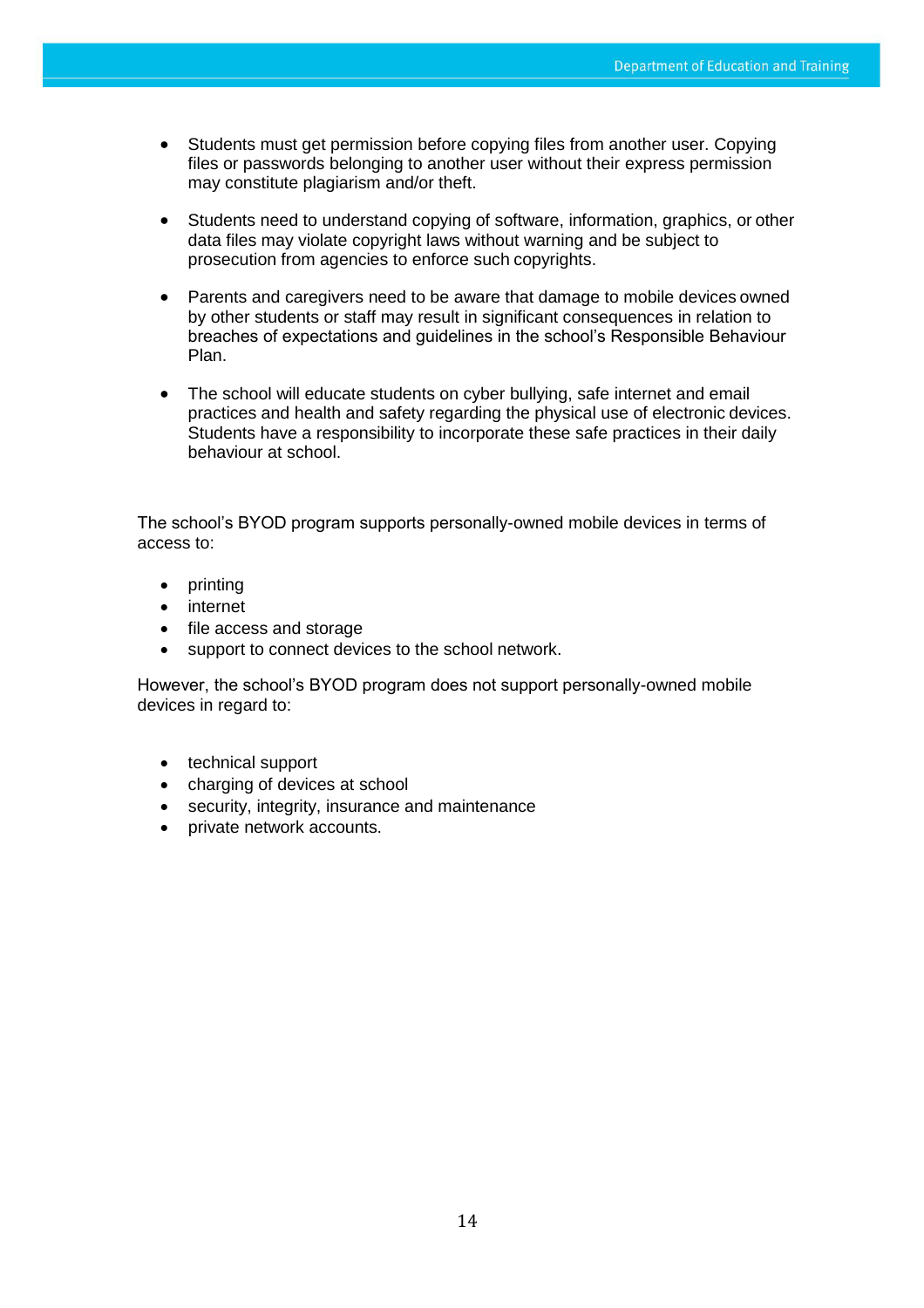# <span id="page-14-0"></span>Minimum Requirements

The BYOD program aims to introduce students to a diverse range of teaching and learning opportunities to prepare them for a digital-rich future. The College has been well positioned to provide effective ICT infrastructure to support this program by offering full wireless coverage to our students. To ensure every student is equipped with the 21<sup>st</sup> Century skills required for the future, MSSC recommends parents/caregivers to support the BYOD program for their child.

The College recommends that a device be chosen that meets the minimum specifications below and enables suitability for curriculum based activities. Student subject choices and interests should be considered when deciding on a device. Other considerations (for example: amount of typing, multitasking and handwriting recognition) when choosing between an iPad, Windows device or a MacBook is outlined on Page 5 of this document. **Chromebooks are not supported and will not work on the department network.**

Recommended specifications are the minimum requirements if a student chooses the following subjects due to the use of software required for these courses:

- Technology subjects ICT, ITS, IPT & Graphics.
- Creative Industries subjects Visual Art and FTVNM

|                                                                                                          | iPad                              |  |
|----------------------------------------------------------------------------------------------------------|-----------------------------------|--|
| iPad Air 2 or later (iPad Mini not supported)<br>WiFi Model, 32GB or Above Storage<br>Supports iOS 12.6+ |                                   |  |
|                                                                                                          | <b>Windows Devices</b>            |  |
| <b>Minimum</b>                                                                                           |                                   |  |
| <b>Windows 8.1 or Later Operating System</b>                                                             |                                   |  |
| <b>11inch Screen</b>                                                                                     |                                   |  |
| Intel i3 or AMD equivalent Processor, 256GB Hard Disk, 4GB Memory<br>WiFi 5 (5GHz) or newer              |                                   |  |
| <b>Recommended</b>                                                                                       |                                   |  |
| As Above with i5 Processor, SSD Storage & 8GB Memory                                                     |                                   |  |
|                                                                                                          | <b>MacBook Air or MacBook Pro</b> |  |
| <b>Minimum</b>                                                                                           |                                   |  |
| OS X 10.13 (High Sierra) or later                                                                        |                                   |  |
| <b>11inch Screen</b>                                                                                     |                                   |  |
| 128GB Storage, 4GB Memory                                                                                |                                   |  |
| Recommended<br>As Above with SSD Storage & 8GB Memory                                                    |                                   |  |
|                                                                                                          |                                   |  |

NOTE: It is mandatory for all devices to have a protective case and antivirus software. It is also strongly recommended that the device be added to home and contents insurance to cover it from accidental damage.